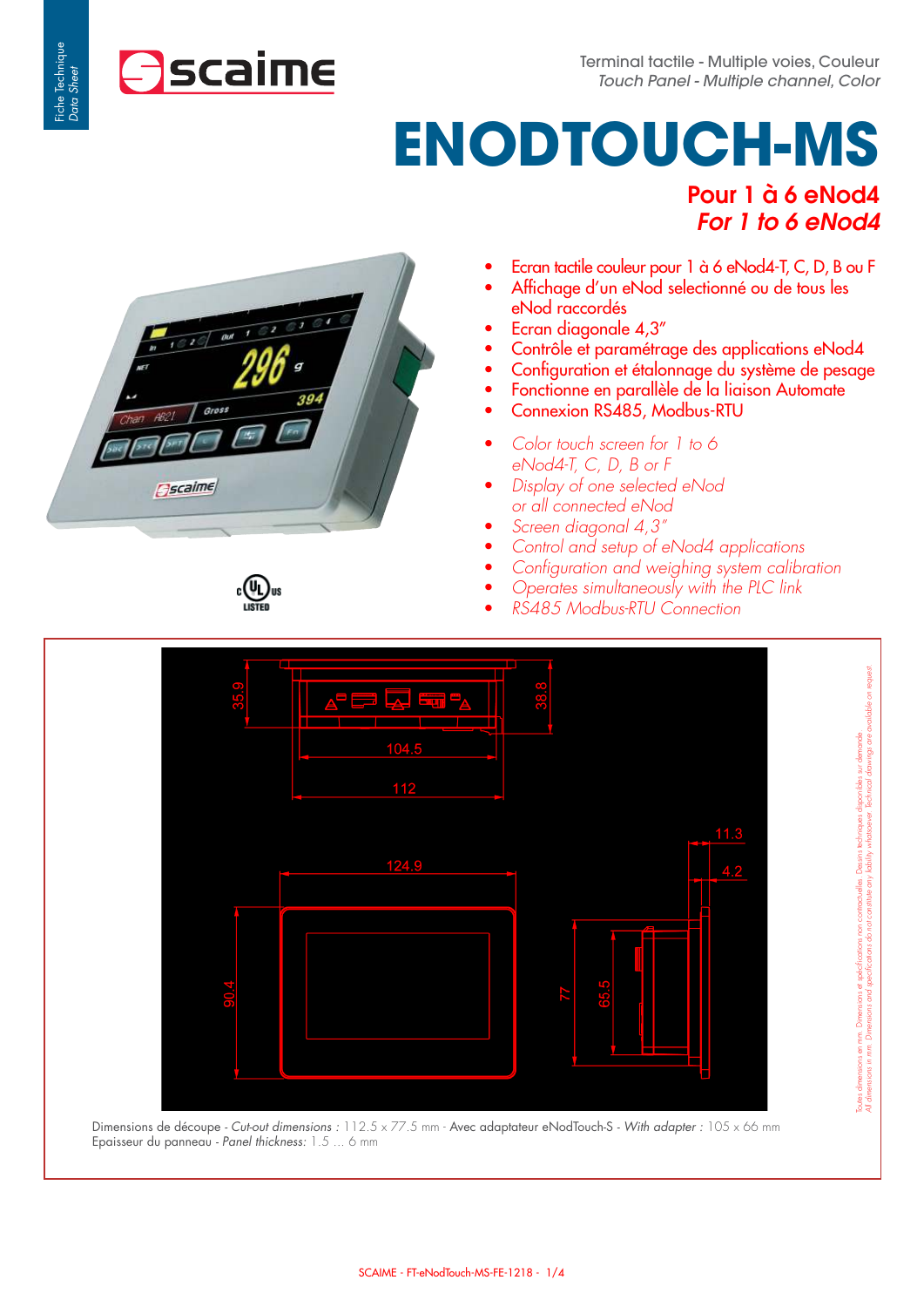# **ENOD TOUCH-MS**

Pour 1 à 6 eNod4 - For 1 to 6 eNod4

### **Présentation** - Presentation

eNodTouch-MS est une interface Homme-Machine multicanal équipée d'un écran LCD tactile couleur de 4,3''. Cet écran est capable de contrôler de 1 à 6 eNod4 raccordés en réseau RS485 Modbus-RTU.

eNodTouch-MS fonctionne simultanément avec la liaison automate d'eNod4 et permet :

- L'affichage simultané des eNod connectés.
- L'affichage d'un eNod sélectionné avec la visualisation de la mesure, du statut et des résultats. Cet écran donne également accès au clavier de fonctions : Zero, Tare ou fonctions liées à l'application (ex : Départ/arrêt cycle dosage).
- Le paramétrage intégral des eNod : Paramètres métrologiques, filtrage, fonctions des E/S, paramètres liés à l'application de l'eNod4 connecté (T, C, D, B, F).
- L'étalonnage physique (dépose de masse) ou théorique (données des capteurs) des eNod.

*eNodTouch-MS is a multichannel Human Machine Interface equipped with 4.3'' LCD color touchscreen. This touchscreen is able to control from 1 to 6 eNod4 connected on RS485 Modbus-RTU network.*

*eNodTouch-MS operates simultaneously with the eNod4 PLC communication and allows:*

- *Simultaneous display of connected eNod.*
- *Displaying a selected eNod for measurement, status and results viewing. This screen also provides access to function keyboard: Zero, Tare or functions related to the application (eg start/stop dosing cycle).*
- *Full configuration of eNod: metrological parameters, filtering, I/O functions, parameters related to the eNod4 application (T, C, D, B, F).*
- *Physical (with mass) or theoretical (load cells data) calibration of eNod.*

#### **Architecture** - Connection

eNodTouch fonctionne simultanément avec la liaison automate *eNodTouch operates simultaneously with the PLC link*

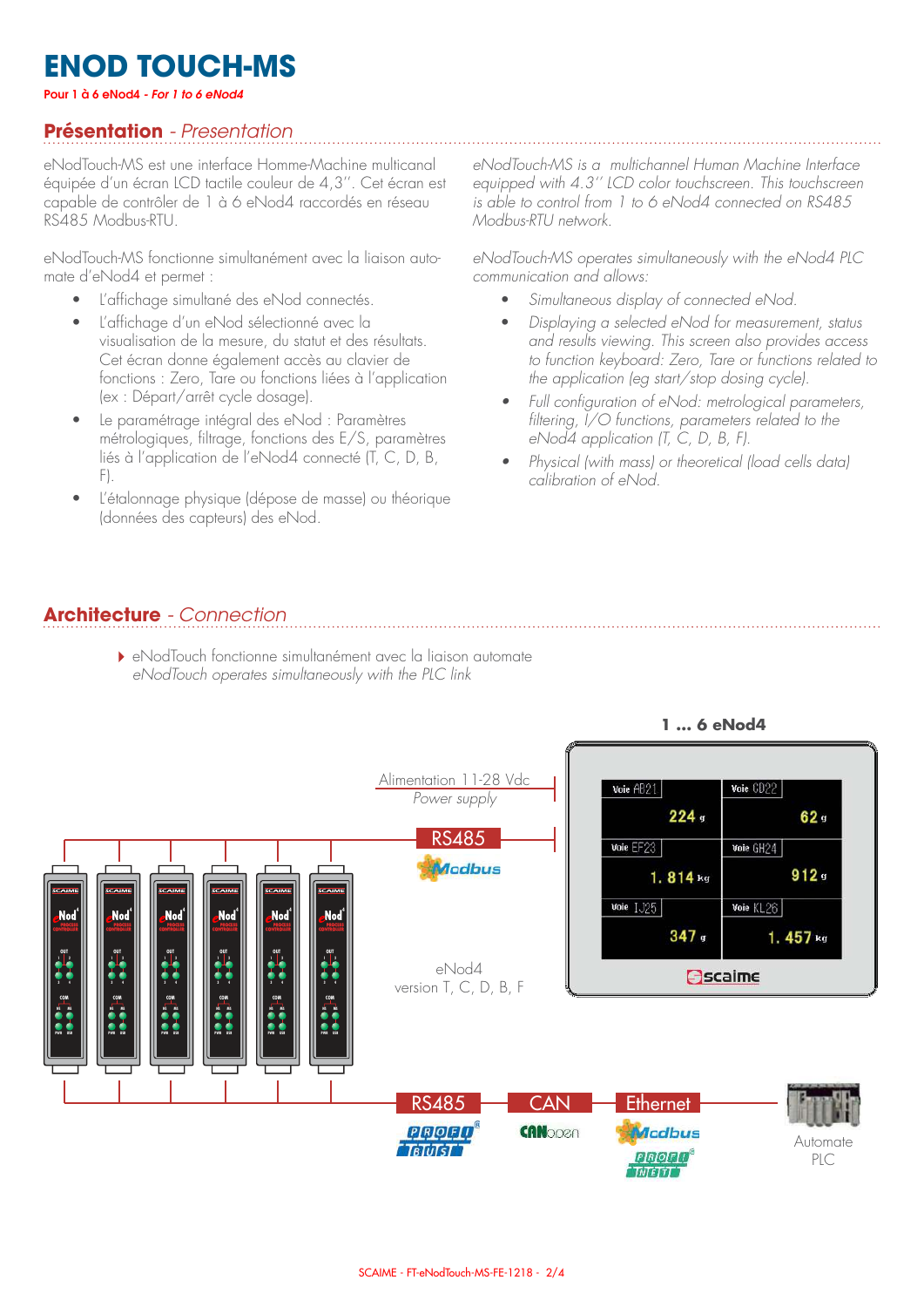# **ENOD TOUCH-MS**

Pour 1 à 6 eNod4 - For 1 to 6 eNod4

### **Configuration** - Configuration

eNodTouch-MS offre la possibilité de paramétrer les éléments suivant :

- Paramètres réseaux : Vitesse de communication, nombre et identification des eNod raccordés
- Langue (Français/Anglais)
- Mot de passe pour l'accès aux paramètres
- Clavier masqué et touche d'accès rapide certains paramètres (ex : consigne de dosage)
- L'écran de démarrage (d'un eNod4 au choix ou affichage multi-eNod4)

eNodTouch-MS provides the ability to configure the following *elements:*

- *Network settings: communication rate, number and identity of connected eNod*
- *Language (French / English)*
- *Password for parameters access*
- *Hidden keyboard and key for quick parameter access (eg dosing target value)*
- *Startup screen (single eNod4 to choose or multidisplay)*

#### **Ecran principal** - Main display

| Entrée E1 E2 | Sortie S1 \$ S2 3 S3 S4         |      |
|--------------|---------------------------------|------|
| NET          |                                 |      |
| ЖK           |                                 | g    |
| NИ           |                                 |      |
| Voie         | Brut                            | 1200 |
| 50<<br>T C I | <b>SPT</b><br>$\ddot{\text{c}}$ | Fn   |

Version T – Transmetteur T version – Transmitter



Version C – Checkweigher C version – Checkweigher



Version D – Dosage D version – Dosing

and the company of the company of the

|               |             |                    |     | q/s                |
|---------------|-------------|--------------------|-----|--------------------|
| %Out          |             | 40.00              | ΣA3 | 1007 ց             |
| Target        |             | $162.000$ $\Sigma$ |     | 984g               |
| △Weight       |             | $-29.309$          |     | 497g               |
| <b>Alarms</b> | <b>None</b> | Dos status         |     | DOSING IN PROGRESS |
| Chan          | eNoB        | Belt speed         |     | $0.160$ m/s        |
|               |             | 20<br>¢۹           |     | Fn                 |

Version B – Pesage sur bande B version – Belt weighing



Version F – Dosage perte de poids F version – Loss-in-weight feeder

#### **Ecran multi voie** - Multi channel display

| Chan $1$ |     |    |
|----------|-----|----|
|          | 567 | kg |
| Chan $2$ |     |    |
|          |     | g  |
| Chan $3$ |     |    |
|          |     | g  |

3 eNod connectés - 3 eNod connected

| Voie AB21 | Voie CD22  |  |
|-----------|------------|--|
| 224g      | 62g        |  |
| Voie EF23 | Voie GH24  |  |
| 1.814 кд  | 912q       |  |
| Voie 1J25 | Voie KL26  |  |
| 347g      | $1.457$ kg |  |

6 eNod connectés - 6 eNod connected